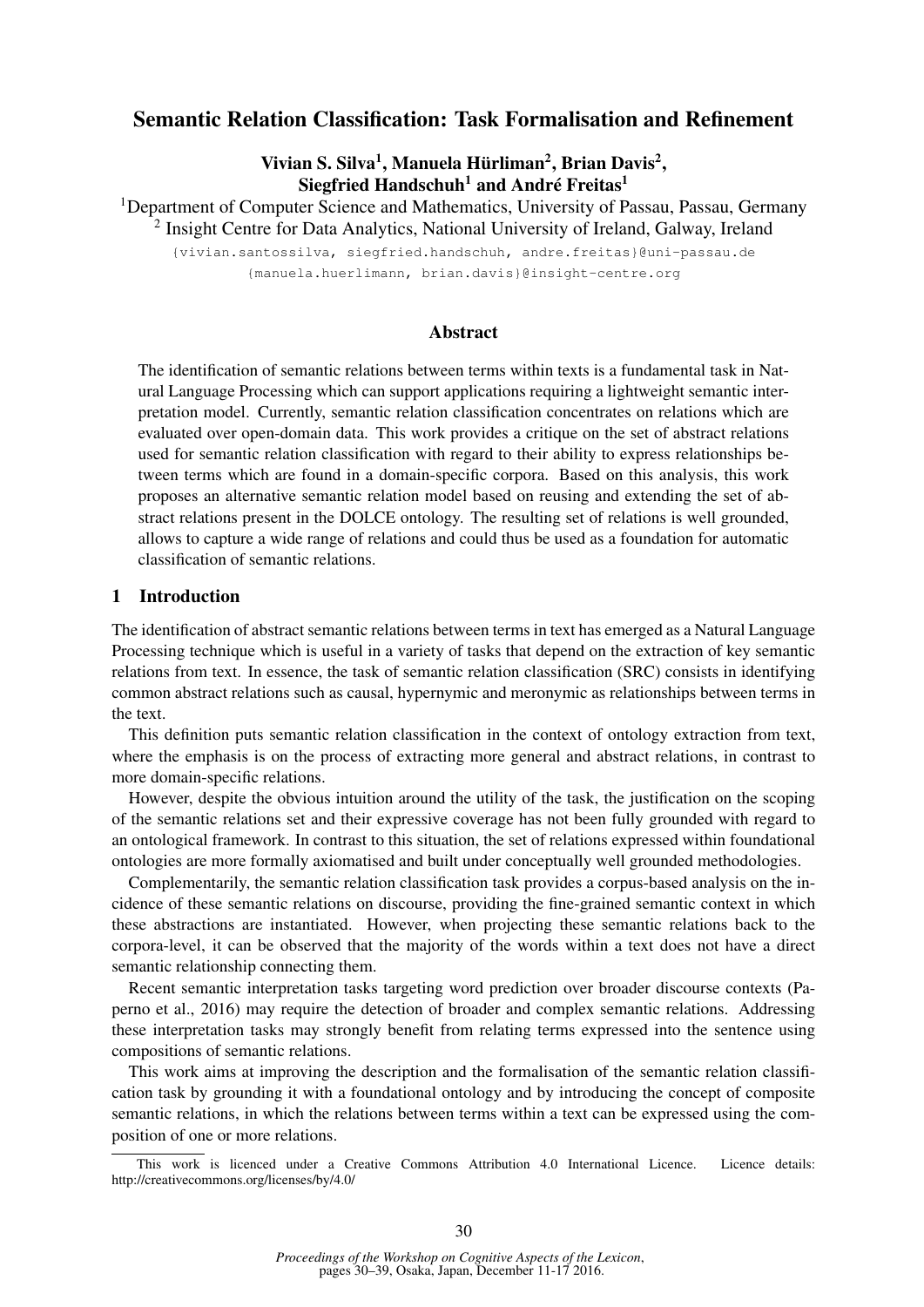This work focuses on the following contributions:

- Examination of the completeness of the set of semantic relations used for the evaluation of semantic relation classification (SRC) tasks in the context of a domain-specific corpus.
- Contrasting of the relations used in SRC tasks with regard to relations present in the foundational ontology DOLCE, in the context of a domain-specific corpora.
- Annotation of terms within sentences from a financial corpus with semantic relations, including composite semantic relations, and creation of a domain-specific test collection for relation classification.

The paper is organised as follows: Section 2 lists related work regarding the semantic relation annotation task. Section 3 presents an analysis of current sets of semantic relations, and describes the relations provided by the foundational ontology DOLCE. Section 4 describes the corpus-based analysis, followed by the conclusions and future work in Section 5.

### 2 The Semantic Relation Classification Task

Semantic Relation Classification is usually framed under the context of a supervised classification problem. Best practices for creating relation inventories have been subject to much discussion (O'Seaghdha, 2007). Inventories can either be organised under a hierarchical (Rosario and Hearst, 2001), (Nastase and Szpakowicz, 2003), (Masolo et al., 2003) or under a flattened approach (Moldovan et al., 2004).

The number of relations in a given inventory varies widely, ranging from binary classification (Lapata, 2002) to 35 classes (Moldovan et al., 2004) to open (inference-based) approaches (Sabou et al., 2008).

There are several test collections for Semantic Relation Classification. Task 8 in SemEval 2010 (Hendrickx et al., 2009) focuses on multi-way semantic relation classification between pairs of nouns. Nine relations with broad coverage were selected<sup>1</sup>, with a focus on practical interest. Patterns were used to collect relation candidates from the web, which were then classified by two annotators. In the context of Distributional Semantics, BLESS (Baroni and Lenci, 2011) is a test collection which is designed to evaluate Distributional Semantic Models (DSMs) on the task of Semantic Relation Classification. BLESS provides a benchmark for evaluating the lexical semantic capabilities of DSMs: it provides *concept, relation, relatum* triples for a large range of common concepts. There are five lexical semantic relations (*co-hyponym*, *hypernym*, *meronym*, *attribute* and *event*) and three random relations (*random-noun*, *random-verb*, *random-adjective*), which provide additional value for discriminativeness assessments. Some work has been done on SRC for specific domains, with a focus on the medical domain. Stephens et al. (2001) distinguish 17 relations holding between genes. Rosario and Hearst (2001) classify relations between noun compounds in the medical domain, while Rosario et al. (2002) undertake a similar endeavour using the MeSH hierarchy. Rosario and Hearst (2004) explore SRC for biomedical texts, focusing on relations between treatments and diseases such as "prevents", "cures" or less specific effects.

## 3 A Critique of Existing Sets of Semantic Relations

### 3.1 SemEval-2010 Task 8

Although the Semeval-2010 Task 8 semantic relations set was developed with the aim of covering "real word" situations (Hendrickx et al., 2009), some of the constraints imposed to overcome the structural and lexical factors that can affect the truth of a relation, described next, can bring considerable limitations. In those cases, it is necessary to identify other classes of semantic relations between terms covering other lexical categories.

<sup>&</sup>lt;sup>1</sup>Cause-Effect (CE), Instrument-Agency (IA), Product-Producer (PP), Content-Container (CC), Entity-Origin (EO), Entity-Destination (ED), Component-Whole (CW), Member-Collection (MC), Message-Topic (MT)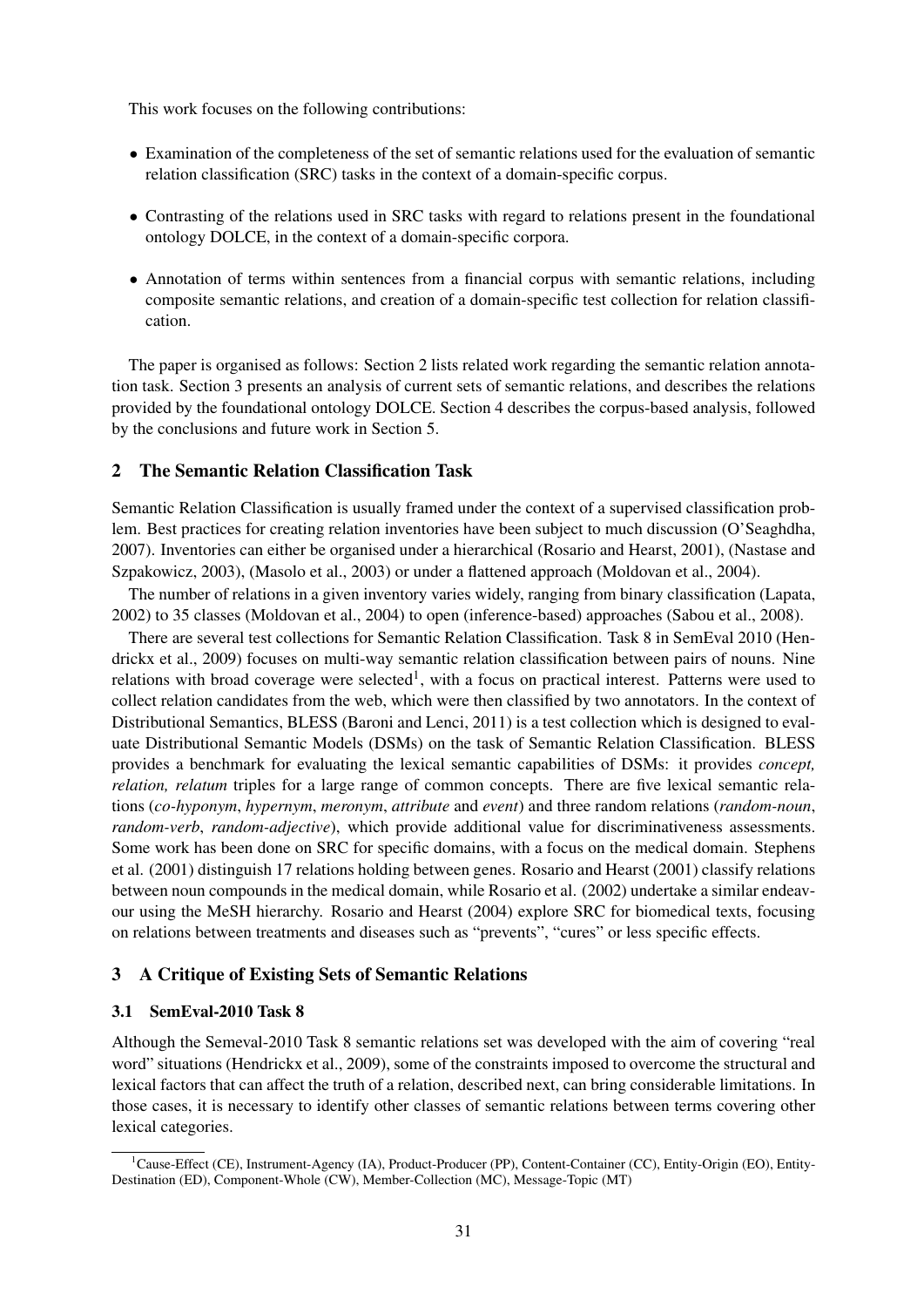## 3.1.1 Focus on Nominals

The first point to be noted refers to the entities involved in the classification: the task focuses on semantic relations between pairs of nominals, that is, the relation arguments are only noun-phrases where the head is a common-noun.

## 3.1.2 Locality Constraint

The data used in the Semeval classification task also relies on a locality constraint, which means that only nominal expressions considered "local" to one another were chosen, excluding relations whose arguments occur in separate sentential clauses. Although in a few cases a long distance between the arguments can indeed indicate the absence of a proper relation, in our financial data we note many sentences where the concepts are not local to one another, and nevertheless it is possible to assign a relation to them. For example, consider the pair "debt" and "creditworthiness" in Example 1, or the concepts "credit union" and "caisse populaire" in Example 2.

- (1) "Your debt problem won't go away, but your creditworthiness will. "
- (2) "In Quebec 70 per cent of the population belongs to a caisse populaire, while in Saskatchewan close to 60 per cent belongs to a credit union".

In both cases, the concepts are located in different clauses within the sentences, but it is possible to identify a relation between them which could be *indirect reference* and *sibling concept*, respectively. In this case, no Semeval relation fits, and custom relations are necessary to better express the relationship.

## 3.1.3 Focus on Concrete Relations

Although not stated as a constraint, most Semeval relations seems to refer specifically to physical objects. For example, the relation *Content-Container (CC)* is described as "An object is physically stored in a delineated area of space". In *Instrument-Agency (IA)*, *Product-Producer (PP)*, *Entity-Origin (EO)* and *Entity-Destination (ED)*, all the mentioned examples involve physical objects as instruments, a material product being produced or a concrete objects physically moving to/from a place. This focus on concrete relations poses challenges to the classification of semantic relations within certain domains, since concepts representing abstract entities or quantitative/qualitative roles, such as "credit", "debit", "investment", "demand", "profit", "interest", "capital" or "price", to mention a few, are very frequent.

### 3.1.4 Conditionals

Finally, the exclusion of conditional clauses also imposes unnecessary generality constraints. The Semeval task considers, for example, that in Example 3 the presence of the "bleach solution" inside the "bottle" is a situation being described as holding in a counterfactual hypothetical world, so it is not possible to assign a relation that can be seen as true regardless of hypothesis confirmation.

(3) "Suppose you were given a bottle that contains 400 grams of a 3.0% bleach solution."

Conditional clauses are frequent in many domains, for example within the financial domain. This domain involves many variables and frequently a scenario is being described based on them and the possible values they can assume. Therefore, *condition* indeed seems to be a suitable relation between certain concepts, as in Example 4, where the relation arguments are "term" and "bought".

(4) "TIPS can be held to maturity and have a minimum term of ownership of 45 days if bought through TreasuryDirect"

In the light of these limitations, adopting a richer conceptual meta-model, such as the one provided by the DOLCE ontology (Masolo et al., 2003), allow us to cover a broader range of categories instead of focusing only on physical objects, and consequently bring us a wider variety of relations to link those categories. Since all relations have a well defined domain and range, we can also ensure that they are valid for a given pair of concepts. Our analysis of the dataset has also shown that a complementary set of custom relations is of substantial importance to express the correct relationship between domainspecific concepts or even between concepts that, although being very common, interact among them in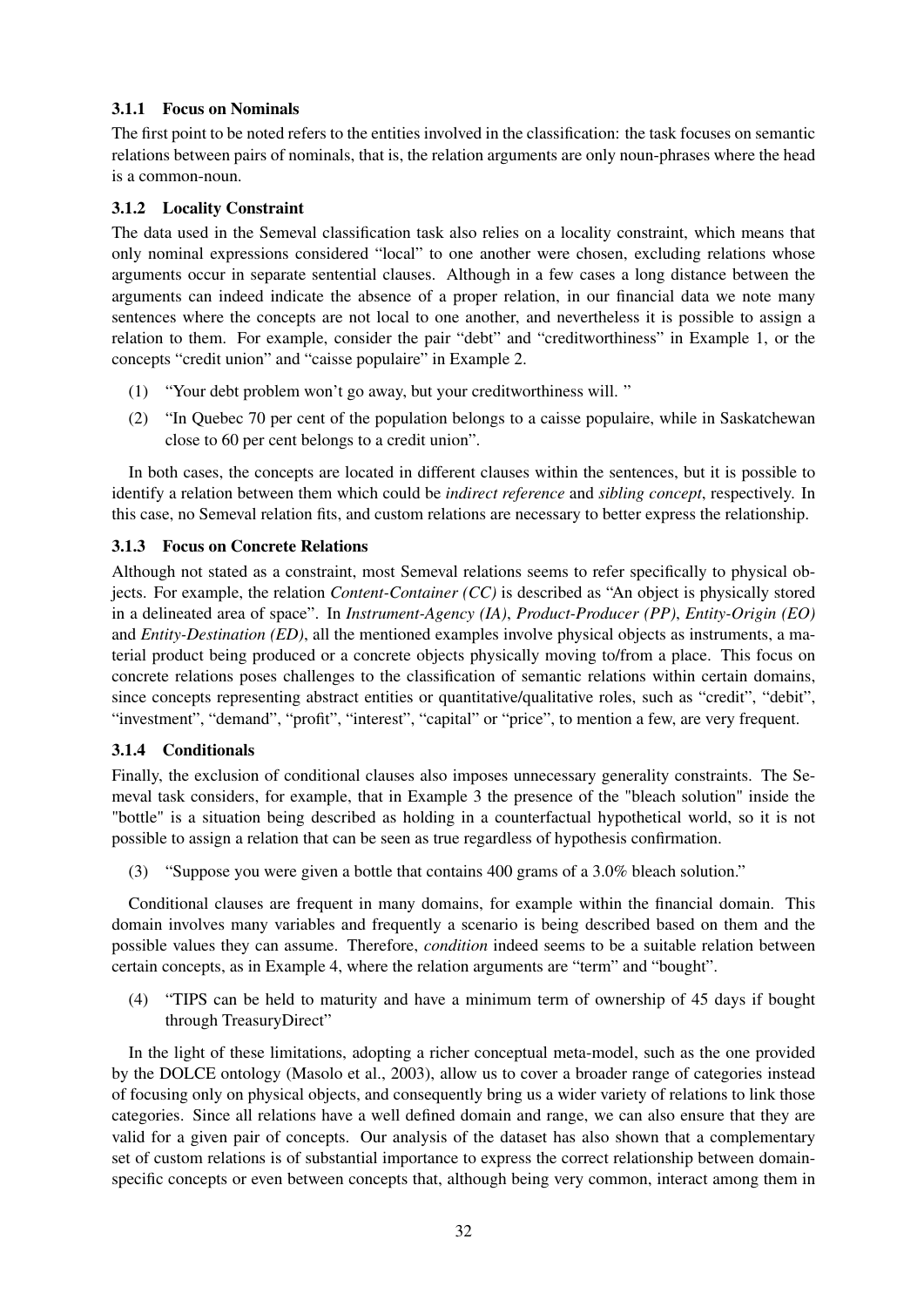very domain-specific situations. In Section 3.2 below, we therefore describe the DOLCE ontology and its relations.

#### 3.2 DOLCE relations

DOLCE (Descriptive Ontology for Linguistic and Cognitive Engineering) is an upper level ontology developed as a module of the WonderWeb library of foundational ontologies (Masolo et al., 2003). It has a clear cognitive bias, that is, it aims at capturing the ontological categories underlying natural language and human common sense.

The most fundamental distinction in DOLCE is that between *endurants* and *perdurants*. DOLCE relations are organised in a hierarchical structure.There are two toplevel relations: *immediate-relation*, defined as a relation that holds without mediating individuals, and *mediated-relation*, a relation that (implicitly) composes other relations. Two additional branches, namely *immediate-relation-i* and *mediatedrelation-i*, cover all the inverse relations (only 4 relations do not have an inverse, and 14 relations have themselves as inverse, i.e., they are symmetric).

The *immediate-relation* branch has 23 sub-relations at its second level, many of them being also subdivided into further levels. Among them are worth highlighting: *part*, the most general meronym relation; *participant*, the immediate relation holding between endurants and perdurants and which, through the sub-relations of its sub-relation *functional-participant*, can define the role played by the endurant in the perdurant, for instance: *patient*, *target*, *theme*, *performed-by*, *instrument*, *resource*, etc. ; and *references*, a relation holding between non-physical objects and any other kind of entity (including non-physical objects themselves), which can be seen as a type of association where the non-physical object carries some kind of information that involves the referenced entity.

The *mediated-relation* branch has 25 sub-relations at its second level, with again some of them subdivided into further sub-relations. Among them are worth noting: *co-participates-with*, a relation between two endurants participating in the same perdurant; *generic-location*, a relation defining the physical or abstract location of an entity; and *temporal-relation*, a relation between perdurants which, through its sub-relations, describe how two occurrences are related with respect to their temporal locations: *precedes*, *temporally-coincides*, *temporally-includes*, *temporally-overlaps*, etc.

The relations having more generic classes as domain and range, that is, classes at higher levels in the hierarchy, proved to be more useful for the semantic annotation task (cp. Section 4 below). As most of the relations have an inverse, it is almost always possible to assign a suitable property regardless of the arguments order, without the need to indicate the direction of the relation.

DOLCE relations show to be a suitable set for SRC tasks because, as an upper level ontology, DOLCE aims at covering entities in any domain of knowledge. Since any entity can be mapped to a DOLCE high level category, it is always possible to find a relation (or a subset of candidate relations) between two entities, which will be the relation(s) between their upper level DOLCE categories. When the relation is defined specifically for a class, it determines in a meaningful way what kind of relationship this class can have with another one. On the other hand, when the relation is inherited from an ancestor class, the kind of relationship can become too general. To address this issue and avoid the use of semantically vague relations, a small set of custom relations was proposed to complement the DOLCE relations set (cp. Section 4.2.1). Notwithstanding, this complementary set was designed to be as domain-independent as possible, in order to fit not only the context where it was defined, but to be also useful in any SRC task.

### 4 Corpus-based Analysis

The analysis methodology presented in this section consists in the annotation of semantic relations with the help of a corpus. The corpus focuses on financial discourse and was crawled considering two types of discourse: glossaries and encyclopedic articles.

In the sections below, we describe the construction of our financial corpus including word pair selection and annotation (Section 4.1) and the extensive manual classification analysis (Section 4.2).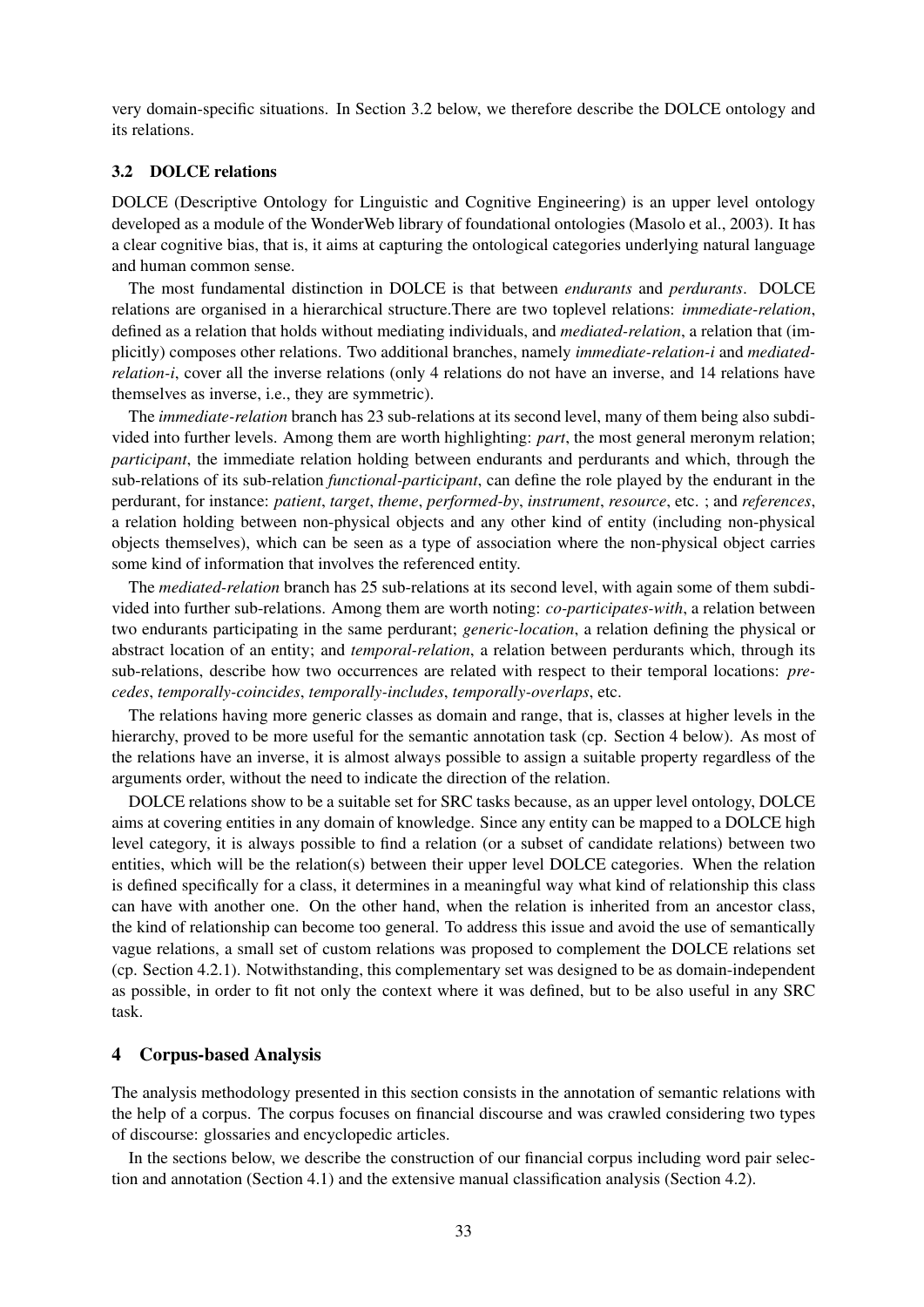#### 4.1 Corpus Construction

We created a financial corpus by crawling two distinct types of sources: a) definitions, comprising three sources: the Bloomberg financial Glossary<sup>2</sup> (8324 definitions; 212,421 tokens), SGM Glossary<sup>3</sup> (1007 definitions; 43,638 tokens) and Investopedia Definitions<sup>4</sup> (15476 definitions; 2,462,801 tokens), b) articles from two sources: Investopedia<sup>5</sup> (5890 articles; 5,129,793 tokens) and Wikipedia (articles on Investment<sup>6</sup> and Finance<sup>7</sup>; 8306 articles; 6,714,129 tokens). Overall, our corpus contains 14,580,803 tokens.

After the creation of the financial corpus, we selected word pairs for relation classification according to the following methodology: Splitting the corpus into sentences, the first word of the pair was randomly selected amongst the tokens in the sentence, with the only constraint that it was listed in one of the three financial glossaries. Then, the second word was manually selected. The sentence context was preserved for manual classification analysis (see Section 4.2 below).

#### 4.2 Manual Classification Analysis

Our semantic relation classification comprised 300 pairs of words, each associated with a sentence context (see Section 4.1 above). First, for each pair, a class from the foundational ontology DOLCE (Masolo et al., 2003) was assigned to both concepts. These classes represent the primary, highest level category that the concept belongs to. This concept-ontology class alignment was performed with the aid of the WordNet-DOLCE alignment (Gangemi et al., 2003). For each concept, the correct sense and its corresponding DOLCE class were manually identified and assigned to it. For simplicity, all adjectives and adverbs were assigned the class *quality*.

After classifying both concepts, it is possible to search for the most suitable relation between them, which is a property from DOLCE having the classes assigned to the concepts as domain and range. For example, if one concept represents an *agent*, and the other one an *action*, the possible relations between them could be *performs*, meaning that the agent performs the action, or *prescribes*, signifying that the agent does not perform the action him/herself, but somehow causes it to happen and to be performed by other agent(s). Besides the domain and range information, the sentence context where the concepts appear also helps to identify the correct relation. This also means that the relation assigned represents the relationship between those concepts in a particular sentence; the same pair of words could have different meanings and/or show a different kind of relationship in other sentence. When no suitable relation could be found in DOLCE, a new relation or a composite relation was suggested. When suggesting a new relation, we tried to make it as general as possible, that is, not too tied to a specific context, so it could be later reused by other concept pairs. The manual classification was performed by an expert in conceptual modelling and later independently reviewed by a second expert.

Following this methodology, three scenarios occurred: (1) there was a direct relationship between the two concepts, so either a DOLCE relation or a custom suggested relation could be directly assigned to them; (2) there were no direct relations, but the concepts were indirectly related through other concepts, then a composition of (DOLCE or suggested) relations was drawn, building a path made of intermediate concept pairs linking the concepts; (3) no relation between the two concepts could be found at all, because they were too far away from each other in the same clause, or because they were in different clauses in a sentence, or in different sentences in a paragraph. In the final classification, 72. 67% (218 pairs) of the pairs were assigned a direct relation, 24.67% (74 pairs) were linked through an indirect relation, and only 2.66% (8 pairs) were not classified. The classification results are summarised in Table 1.

<sup>2</sup>http://www.isotranslations.com/resources/Bloomberg\%20Financial\%20Glossary.pdf <sup>3</sup>http://www.sapient.com/content/dam/sapient/sapientglobalmarkets/pdf/

thought-leadership/SGM\_Glossary\_2014\_final.pdf

<sup>4</sup>http://www.investopedia.com/terms/a/

<sup>5</sup>http://www.investopedia.com/articles/pf/

<sup>6</sup>https://en.wikipedia.org/wiki/Wikipedia:WikiProject\_Investment

<sup>7</sup>https://en.wikipedia.org/wiki/Wikipedia:WikiProject\_Finance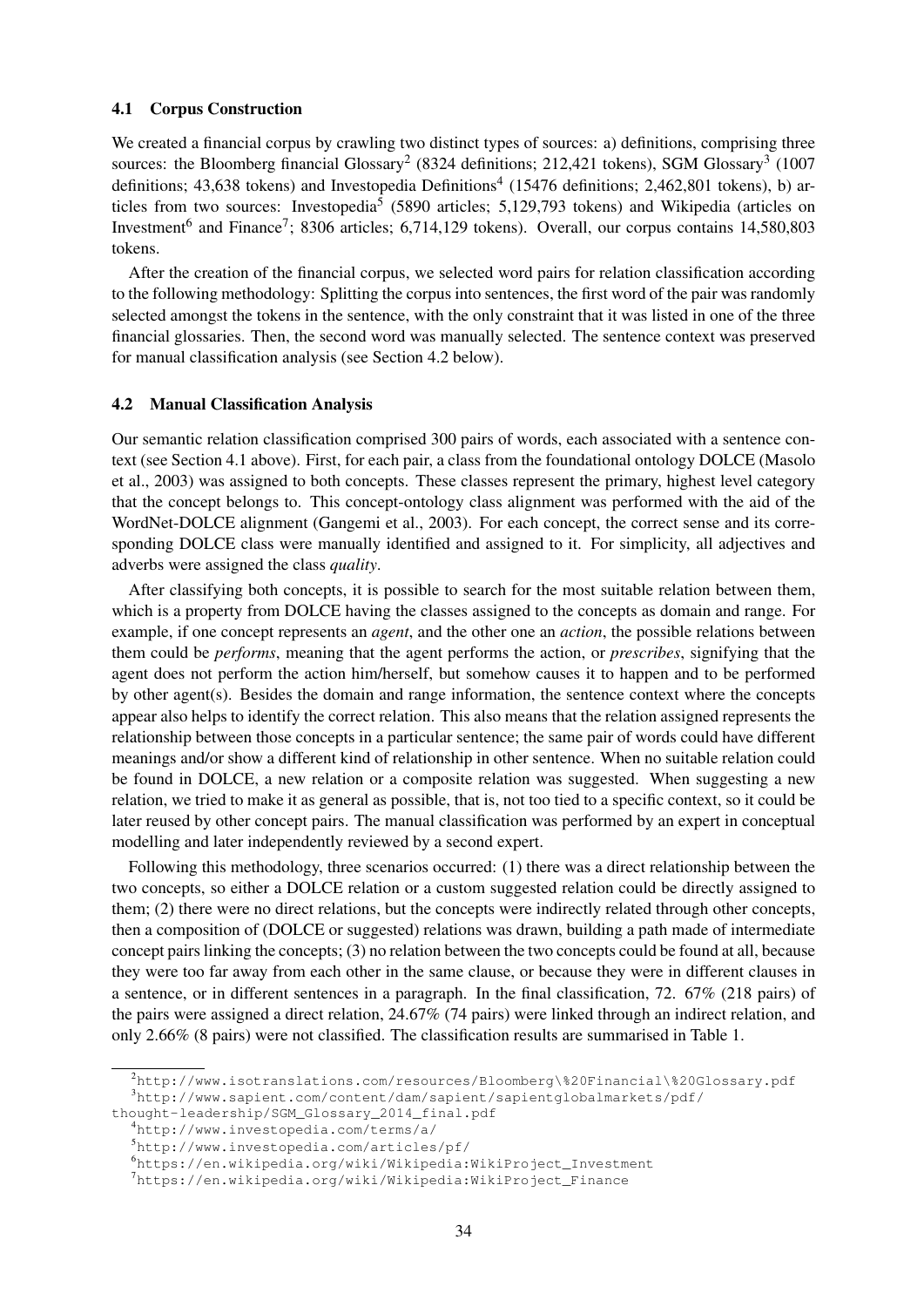| <b>Relation type</b>                | <b>DOLCE</b> relations   |       | <b>Custom relations</b> |       | <b>Total</b> |       |
|-------------------------------------|--------------------------|-------|-------------------------|-------|--------------|-------|
|                                     | # of pairs               | $\%$  | # of pairs              | $\%$  | # of pairs   | $\%$  |
| Direct                              |                          | 35.32 | 141                     | 64.68 | 218          | 72.67 |
| Composite <sup><math>a</math></sup> | 36                       | 48.65 | 38                      | 51.35 | 74           | 24.67 |
| Unclassified                        | $\overline{\phantom{0}}$ | -     | -                       |       |              | 2.66  |

Table 1: Relation classification results

<sup>a</sup>The numbers refer only to the first pair in each composite relation chain

### 4.2.1 Direct Relations

For most concept pairs it was possible to assign a direct semantic relation. Out of the 218 pairs where this scenario occurred, 35.32% (77 pairs) were assigned a DOLCE property as a semantic relation, and for 64.68% (141 pairs) of the pairs no DOLCE property fit, so a *suggested relation* was assigned to each of them. The suggested relations are listed in Table 2, and the DOLCE properties are well documented in the ontology itself<sup>8</sup>.

Table 2: Descriptions and examples of suggested semantic relations

| <b>Relation</b>      | <b>Description</b>                                              | <b>Example</b>                                                                     |
|----------------------|-----------------------------------------------------------------|------------------------------------------------------------------------------------|
| Common ownership     | Both concepts have the same owner                               | Not only has the territory taken on increasing <i>debt</i> in the 21st cen-        |
|                      |                                                                 | tury but it has less <i>revenue</i> coming in to pay that debt.                    |
| Condition            | The existence or occurrence of one concept is conditioned       | If that's you, having a solid <i>credit history</i> can help you get funding       |
|                      | by the existence or occurrence of the other concept, or by a    | for a start-up or establish a home-equity <i>line of credit</i> to get your        |
|                      | broader condition involving that concept                        | project off the ground.                                                            |
| Co-occurring quali-  | Both qualifiers occur at the same time in the same entity       | These models are based upon historical market data.                                |
| fier                 |                                                                 |                                                                                    |
| Coreference          | Syntactic reference between concepts, where one of them         | [It] is one of two Federal Reserve Bank of Cleveland branch offices                |
|                      | (usually a relative pronoun) refers to the other one            | (the <i>other</i> is in Cincinnati).                                               |
| Correlated variation | Both concepts represent measures, and the variation in one of   | It also decreases the value of the <i>currency</i> - potentially stimulating       |
|                      | them affects the variation in the other one                     | exports and decreasing imports - improving the <i>balance of trade</i> .           |
| Destination          | One concept is the destination of the other one, which can      | Through LIFFE CONNECT, LIFFE took its market to its cus-                           |
|                      | be an (physical or abstract) object itself, or an event causing | tomers wherever they were in the world.                                            |
|                      | some object to move towards it                                  |                                                                                    |
| Indirect ownership   | One concept is a part or a kind of representation of an agent   | When Birmingham Midshires became part of the Halifax in April                      |
|                      | or organisation, who/which has the ownership of the other       | 1999 it had savings balances of £5.9 billion and mortgage assets                   |
|                      | concept                                                         | of £9.2 billion.                                                                   |
| Indirect qualifier   | One concept is a quality of something that has the other con-   | The Crummey letter qualifies the transfer for the annual gift tax                  |
|                      | cept as a part or as a direct quality                           | exclusion                                                                          |
| Indirect reference   | One concept makes some kind of reference to the other one,      | Characteristics and risk types of human capital differ for different               |
|                      | having other events and/or objects as intermediates             | individuals.                                                                       |
| Indirect result      | One concept indirectly produces the other one, having other     | The <i>acquisition</i> created the largest provider of brokerage and in-           |
|                      | events and/or objects as intermediates                          | vestment services in Greece.                                                       |
| Indirect target      | One concept indirectly affects the other one through one or     | The firm employs shareholder activism to push for structural                       |
|                      | more events, which can also involve other (physical or ab-      | changes in target companies.                                                       |
|                      | stract) objects                                                 |                                                                                    |
| Instantiation        | One concept is an instance of a class represented by the other  | The FICO score is the most commonly used of the credit scores.                     |
|                      | one                                                             |                                                                                    |
| Membership           | One concepts is a member of a group or organisation repre-      | In 2004, Mary Mitchell, the <i>president</i> at the time, retired after a 60       |
|                      | sented by the other one                                         | year career at the <i>bank</i> , starting as a teller in 1944.                     |
| Opposition           | One concept is an antonym of the other one                      | and beggar thy neighbour policies that serve "national con-                        |
|                      |                                                                 | stituencies at the expense of <i>global</i> financial stability".                  |
| Ownership            | One concept has the ownership of the other one                  | The lessor is the legal owner of the asset.                                        |
| Qualifier            | One concept is a quality of the other one                       | It's got speculators searching for <i>quick gains</i> in hot housing mar-          |
|                      |                                                                 | kets.                                                                              |
| Represented in       | One concept has some kind of (physical or abstract) represen-   | All details of that transaction are stored in the one-time code.                   |
|                      | tation expressed in/by the other one                            |                                                                                    |
| Sibling concept      | Both concepts belong to same category and play similar roles    | Operating activities include net income, accounts receivable, ac-                  |
|                      | in a given context                                              | counts payable and inventory.                                                      |
| Source               | One concept is the source of the other one, which can be an     | As of May 2014, AirHelp had raised a \$400000 seed round from                      |
|                      | (physical or abstract) object itself, or an event causing some  | business angels.                                                                   |
|                      | object to move from it                                          |                                                                                    |
| Specialisation       | One concept is a more specific subconcept of the other one      | If a <i>value</i> other than <i>market value</i> is appropriate                    |
| Theme component      | One concept is something that demands complementary in-         | The <i>downside</i> to this is that one <i>review</i> doesn't tell a customer very |
|                      | formation to make clear what it is about, and the other one is  | much about the product.                                                            |
|                      | a piece of the whole information                                |                                                                                    |
| Used for             | Both concepts represent (physical or abstract) objects, and     | Look for receipts for medical costs not covered by <i>insurance</i> or re-         |
|                      | one is used as an instrument to accomplish the other            | imbursed by any other health plan, property taxes, and job-related                 |
|                      |                                                                 | and investment-related expenses.                                                   |

<sup>8</sup>http://www.loa.istc.cnr.it/old/DOLCE.html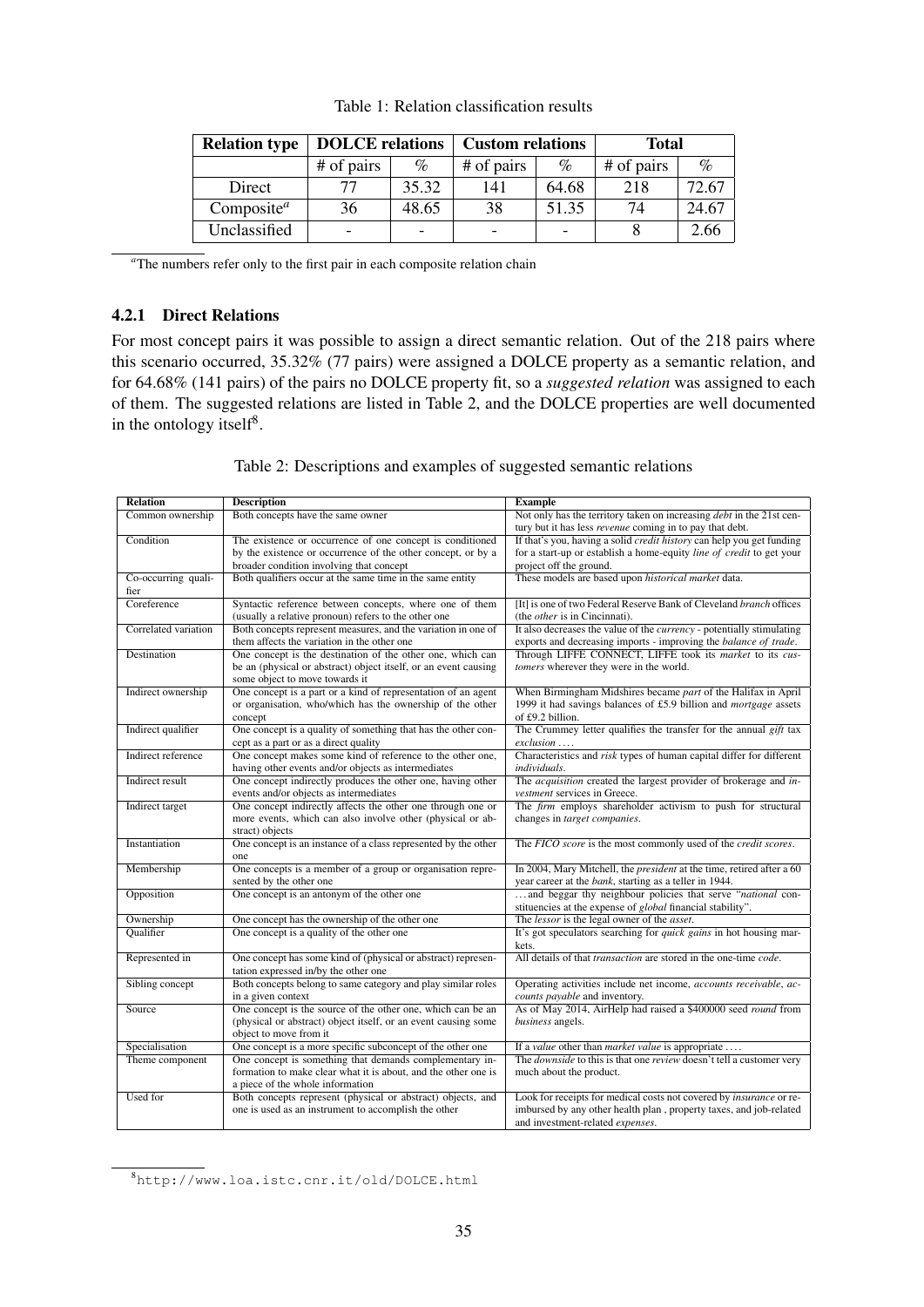| Value component | One concept represents a measure (something to which a<br>value can be assigned), and the other one is something that,<br>along with other parameters, determines its final value | Valuation of <i>life annuities</i> may be performed by calculating the<br>actuarial <i>present value</i> of the future life contingent payments. |
|-----------------|-----------------------------------------------------------------------------------------------------------------------------------------------------------------------------------|--------------------------------------------------------------------------------------------------------------------------------------------------|
|                 |                                                                                                                                                                                   |                                                                                                                                                  |
| Affects         | The existence or occurrence of one concept has some kind of                                                                                                                       | If the option they have written gets <i>exercised</i> several things can                                                                         |
|                 | effect on the other concept                                                                                                                                                       | happen: for both put and call <i>writers</i> if an option expires unexer-                                                                        |
|                 |                                                                                                                                                                                   | cised or is bought to close it is treated as a short-term capital gain.                                                                          |

Among the DOLCE relations, the most frequent ones are *patient* and its inverse *patient-of*, as well as *target* and its inverse *target-of*, covering around 42% (32 pairs) of the pairs in this scenario. These relations refer to the association between events and the (abstract or physical) objects they affect. The *patient* relation means that the object has a relatively static role in the event. *Target* is a specialisation of *patient*, and can be seen as an object to which an event is more intentionally directed.

This can give us an idea about the most frequent kind of concept that the events in this domain take as objects. The most common classes occurring as *patient* or *target* of an event are *legal-possessionentity*, such as "money", "loan", "shares", "income" or "investment", *description*, like "deal", "trend" or "agreement", and *situation*, such as "merger", "integration" or "asset management", being affected by events like "pay", "buy", "invest", "complete", "manage" and "deliver", for example.

The suggested relations provide an abstract structural framework to express unnamed (implicit) relations between concepts within the text, without the need to commit to a domain-specific ontological model. Among the suggested relations, the most recurrent ones are *qualifier*, *indirect target* and *ownership*, accounting for 47.5% (67 pairs) of the pairs in this scenario. The high frequency of the *qualifier* relation can give us a hint about what concepts commonly modifies/are modified by other concepts. Adjectives like "solvent", "failed" and "eligible" are usually associated with *social-roles*, like "company" or "bank", while nouns denoting *legal-possession*-entities frequently modifies other *legal-possessionentities*, specialising them, as in the pairs "mortgage" and "line [of credit]", and "capital" and "account".

The *indirect target* relation reinforces the high frequency of the "affecting-affected entity" pairs observed in the DOLCE-based classification, but in this case having some kind of intermediate between them, and also accepting (abstract or physical) objects, and not only events, as affecting entity. In this case, an event serves as intermediate, for example: "accountant" has as indirect target "funds", mediated by the event "examination", that is, "accountant" directly performs the action "examination", which in turn has as direct target "funds". Similarly, "liquidator" has as indirect target "company" through the event "liquidation", "recruiters" indirectly targets at "candidate" through "hire", and so on.

Another frequent suggested relation worth noting is *ownership*, which is very recurrent between *social-roles*, such as "company" and "bank", or *socially-constructed-persons*, like "employers", "sellers" or "manager" as the owner (both classes denote *roles*, the first being played by a juridical entity, and the second by a physical person), and *legal-possession-entities*, such as "assets", "funds", "insurance", "money" and "account" as the owned entity.

### 4.2.2 Relation Composition

When no direct relation between the two concepts could be found, the other concepts standing between them were analysed, and, instead of a single relation, a chain of concept pairs, each of them with its suitable direct relation, linked the two concepts from the original pair. Note that this scenario is different from the ones where direct, suggested relations such as *indirect target*, *indirect ownership* or *indirect qualifier*, for instance, were applied. In those cases, even having other events or objects as intermediates, a close relationship could be identified between the concepts. A composition of relations was necessary only when the only cohesive association from one concept to another is achieved by a direct mention of relation chains.

Considering the 74 concept pairs where only indirect relations applied, the average length of the relations chain is 2.66, that is, this is the average number of concept pairs necessary to link the concepts, where the first pair contains one of the concepts and the last one contains the other. For example, in Example 5, no direct relation between "type" and "month" can be inferred, but, analysing the intermediate concepts, the following chain can be drawn: "type [*references*] financing, financing [*used-in*] payments, payments [*happens-at*] month".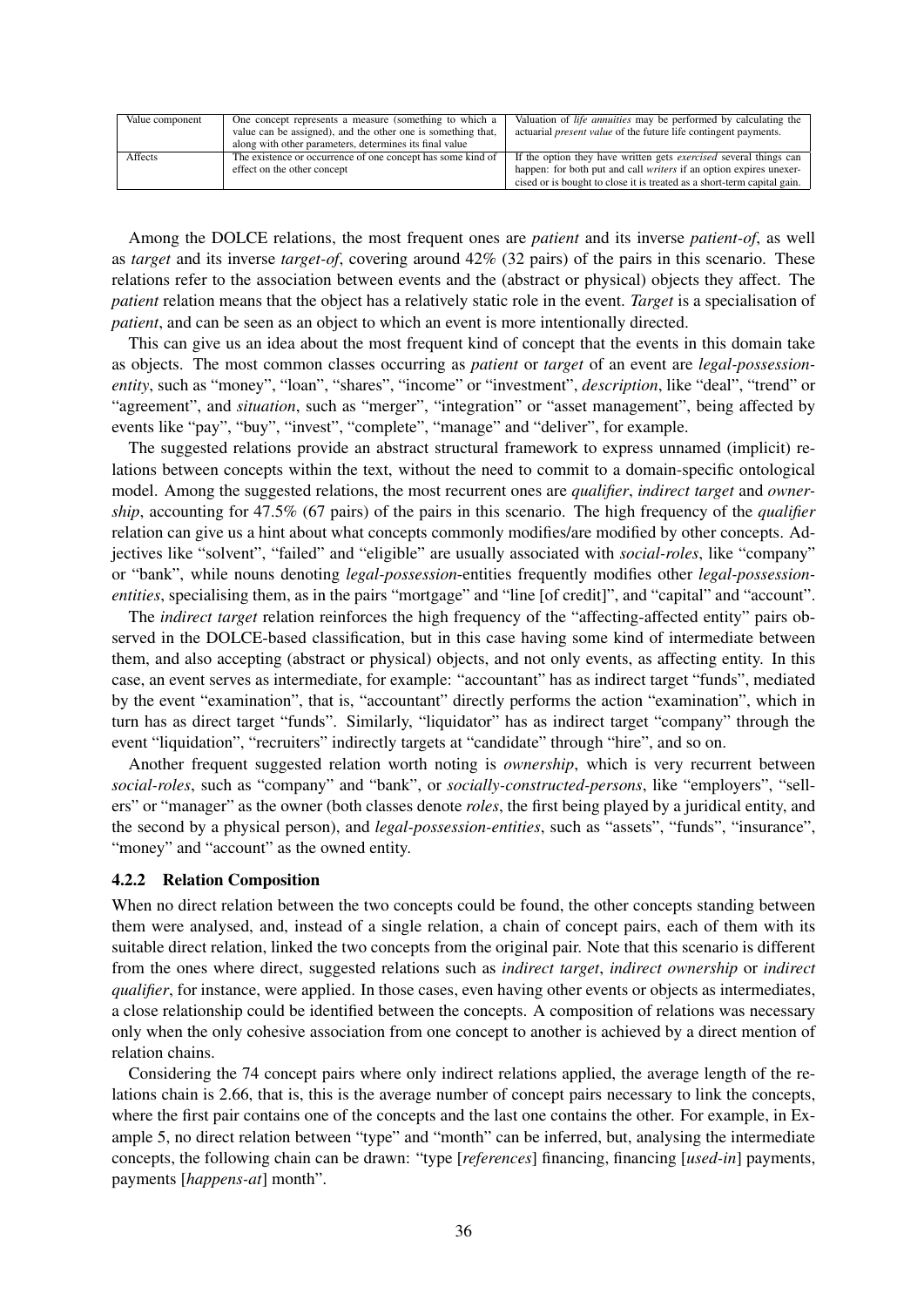(5) "With another type of developer financing you make regular payments each month"

The most common classes in this scenario are *event* and *quality*, which means that, even in a short sentence, sometimes a concept is not affected by an event at all, having only a relatively weak relation to the one that does. For qualities, the most probable reason is the distance between the concepts, as qualities are more likely to appear close to the concepts they qualify, having no meaningful relation with concepts far away within the sentence.

Regarding the relations in the compositions, 53.3% (111 auxiliary pairs) of them were classified using DOLCE relations, and 43.7% (86 auxiliary pairs) using suggested relations. Again, *patient* and *target*, and their inverses *patient-of* and *target-of* are predominant, but here the relation *performs* also stands out. As all of these relations have *event* as domain or range, we can infer that, when no apparent relation exists between the concepts, possibly an event can help to explain why they co-occur. Among the suggested relations, *qualifier* and *ownership* were the most frequent semantic relations, again, due to the high occurrence of concepts belonging to the categories *quality*, what leads to the *qualifier* relation, and *socialrole* and *socially-constructed-person*, which, along with the also frequent category *legal-possessionentity*, in this sample showed to be very likely to appear as the "owner-owned entity" pair.

### 4.3 Correlation between Semantic Relations and Semantic Relatedness

In order to further investigate the properties of the three relation categories *direct*, *composite*, *unassigned* we correlate them in terms of their semantic relatedness scores. Two human annotators scored each of the 300 concept pairs for semantic relatedness on a scale from 0 (unrelated) to 10 (identical or highly related), where the average of their scores was taken as the final score of the concept pair. Note that the relatedness scoring, unlike the semantic relation assignment, was done without reference to the sentence context in order to obtain a general semantic relatedness assessment (replicating the methodology of (Finkelstein et al., 2001)).

If we consider the types of direct relations with regard to semantic relatedness, we find that the most highly related ones are *Specialisation* (9.5; custom), *Component-of* (9; DOLCE), *Descriptiveplace-of* (9; DOLCE), *Product* (9; DOLCE), *Use-of* (*8*.*5*; *DOLCE*), *Part-of* (8.25; DOLCE), *Unit-of* (DOLCE; 8.25). In more general lexical semantic terms, they are instances of hyponymy (*Specialisation*), meronymy (*Component-of*, *Part-of*), (abstract) location (*descriptive-place-of*), and association (*Unit-of*, *Use-of*) and thus scored as highly related in our annotation schema. The relations whose concepts on average display lowest relatedness are *Happens-at* (3; DOLCE), *Involves* (3.5; DOLCE), *Result* (3.5; DOLCE), *Source* (3.66; custom).*Happens-at* has temporal characteristics, which do not necessitate high relatedness. *Involves*, *Result* and *Source* have a low number of concept pairs in our data (one instance each for *Involves* and *Result*, three for *Source*), which is why these results do not generalise.

### 5 Conclusions and Future Work

The semantic relation classification (SRC) task is a fundamental step in the construction of lightweight semantic models for Natural Language Processing applications. Current SRC tasks focus on very general relations that deal well with common sense data, but whose expressivity proves to be limited when applied to domain-specific information. We presented an analysis of the semantic relations from SemEval-2010 (task 8), a widely used relations set in SRC tasks, evaluating its coverage and ontological soundness to assess its suitability to domain-specific data.

Given the drawbacks identified in our evaluation and guided by a corpus-based analysis, we proposed a set of semantic relations made up by the properties of the foundational ontology DOLCE, complemented by a set of custom relations, and used it to classify a set of 300 pairs of terms from a financial dataset. As a result, besides the direct ontology-based relations, we introduced the concept of composite relations, a combination of one or more relations intended to link terms for which no direct relationship exists. The direct relations show us how the concepts interact and the composite relations help us to explain how terms that seem to be unrelated interact within a given context.

In addition to the manual relation classification, the pairs also received a score to indicate their semantic relatedness, independent of the context where they appear. Comparing the results of both classi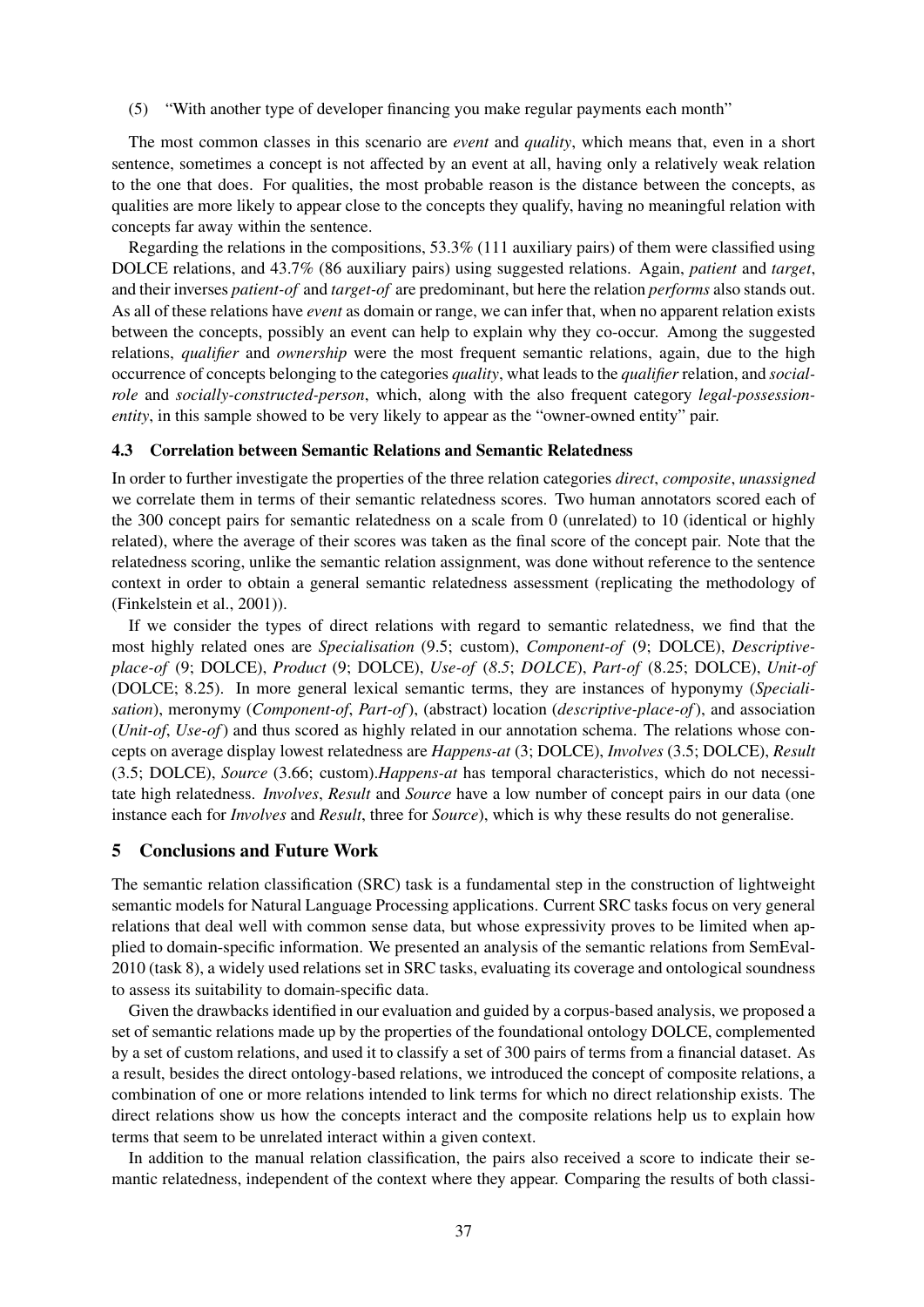fications, we noted that pairs in a direct relationship have, on average, the highest semantic relatedness scores. The most predominant scenarios express how concrete or abstract objects are targeted by an event, are owned by an agent, or are modified/qualified by other objects. In contrast, pairs involved in a composite relationship present, on average, the lowest semantic similarity scores, showing that their relatedness is highly dependent on the context and can only be determined through a set of intermediate terms.

This initial classification shows that a conceptually well-grounded set of relations based on an ontological model can bring more expressivity and more flexibility for domain-specific data than that provided by the Semeval relations set. As future work, we intend to expand our analysis also to the correlation between contextual semantic and syntactic relations, as well as to extend our dataset, annotating a larger number of concept pairs and using this data to train an automatic classifier, capable of identifying semantic relations in large-scale corpora.

### Acknowledgements

This work is in part funded by the SSIX Horizon 2020 project (grant agreement No 645425). Vivian S. Silva is a CNPq Fellow – Brazil.

| × |  |
|---|--|
|   |  |

## References

- Marco Baroni and Alessandro Lenci. 2011. How we blessed distributional semantic evaluation. In *Proceedings of the GEMS 2011 Workshop on GEometrical Models of Natural Language Semantics*, pages 1–10. Association for Computational Linguistics.
- Lev Finkelstein, Evgeniy Gabrilovich, Yossi Matias, Ehud Rivlin, Zach Solan, Gadi Wolfman, and Eytan Ruppin. 2001. Placing search in context: The concept revisited. In *Proceedings of the 10th international conference on World Wide Web*, pages 406–414. ACM.
- Aldo Gangemi, Nicola Guarino, Claudio Masolo, and Alessandro Oltramari. 2003. Sweetening wordnet with dolce. *AI magazine*, 24(3):13.
- Iris Hendrickx, Su Nam Kim, Zornitsa Kozareva, Preslav Nakov, Diarmuid Ó Séaghdha, Sebastian Padó, Marco Pennacchiotti, Lorenza Romano, and Stan Szpakowicz. 2009. Semeval-2010 task 8: Multi-way classification of semantic relations between pairs of nominals. In *Proceedings of the Workshop on Semantic Evaluations: Recent Achievements and Future Directions*, pages 94–99. Association for Computational Linguistics.

Maria Lapata. 2002. The disambiguation of nominalizations. *Computational Linguistics*, 28(3):357–388.

- Claudio Masolo, Stefano Borgo, Aldo Gangemi, Nicola Guarino, and Alessandro Oltramari. 2003. WonderWeb deliverable D18 ontology library (final). Technical report, IST Project 2001-33052 WonderWeb: Ontology Infrastructure for the Semantic Web.
- Dan Moldovan, Adriana Badulescu, Marta Tatu, Daniel Antohe, and Roxana Girju. 2004. Models for the semantic classification of noun phrases. In *Proceedings of the HLT-NAACL Workshop on Computational Lexical Semantics*, pages 60–67.
- Vivi Nastase and Stan Szpakowicz. 2003. Exploring noun-modifier semantic relations. In *Fifth international workshop on computational semantics (IWCS-5)*, pages 285–301.
- Diarmuid O'Seaghdha. 2007. Designing and evaluating a semantic annotation scheme for compound nouns. In *Proc Corpus Linguistics*.
- Denis Paperno, Germán Kruszewski, Angeliki Lazaridou, Quan Ngoc Pham, Raffaella Bernardi, Sandro Pezzelle, Marco Baroni, Gemma Boleda, and Raquel Fernández. 2016. The LAMBADA dataset: Word prediction requiring a broad discourse context. In *Proceedings of the 54th Annual Meeting of the Association for Computational Linguistics, ACL 2016, August 7-12, 2016, Berlin, Germany, Volume 1: Long Papers*.
- Barbara Rosario and Marti Hearst. 2001. Classifying the semantic relations in noun compounds via a domainspecific lexical hierarchy. In *Proceedings of the 2001 Conference on Empirical Methods in Natural Language Processing*, pages 82–90.